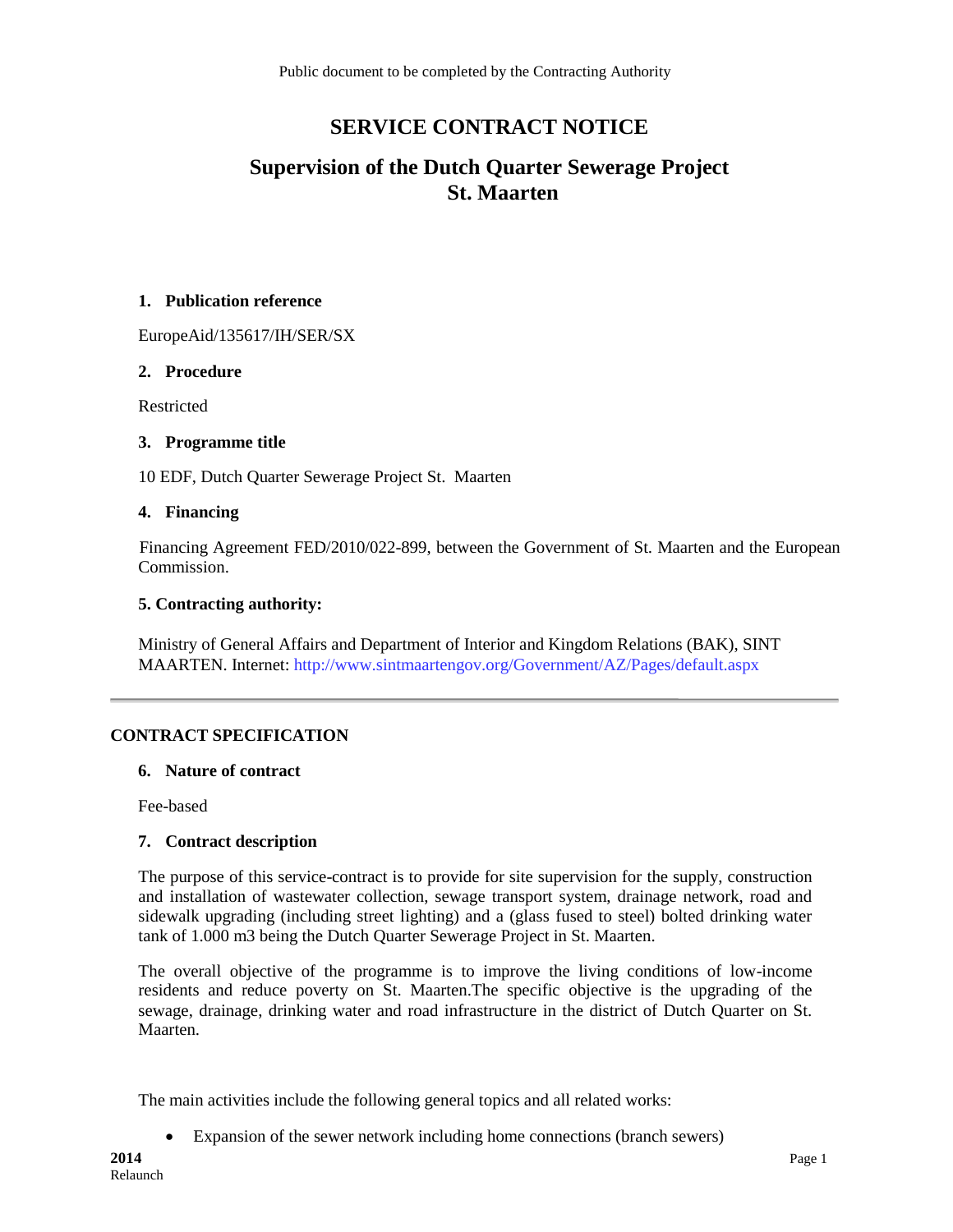- Upgrading of the main roads, adjacent side roads and the improvement of the overall drainage system
- Improvement of public street lighting and related works
- Construction of pedestrian pathways
- Construction of a bolted 1,000 m3 water tank.

The Consultant shall ensure that services for supervision shall be in accordance with all the requirements for quality control, control of quantities, supervision of the work progress, analyses of expenses, implementation of the environmental criteria as well as working on administrative questions during the construction works and defect liability period.

# **8. Number and titles of lots**

One lot only

# **9. Maximum budget**

EUR 350.000

# **10. Scope for additional services**

The Contracting Authority may, at its own discretion, extend the project in duration and/or scope subject to the availability of funding up to a maximum not exceeding the length and value of the initial contract . Any extension of the contract would be subject to satisfactory performance by the Contractor.

# **CONDITIONS OF PARTICIPATION**

# **11. Eligibility**

Participation in tendering is open on equal terms to natural and legal persons (participating either individually or in a grouping (consortium) of tenderers which are established in a Member State of the European Union, ACP States or in a country or territory authorised by the ACP\_EC Partnership Agreement under which the contract is financed (see also item 29 below). Participation is also open to international organisations.

# **12. Candidature**

All eligible natural and legal persons (as per item 11 above) or groupings of such persons (consortia) may apply.

A consortium may be a permanent, legally-established grouping or a grouping which has been constituted informally for a specific tender procedure. All members of a consortium (ie, the leader and all other members) are jointly and severally liable to the Contracting Authority.

The participation of an ineligible natural or legal person (as per item 11) will result in the automatic exclusion of that person. In particular, if that ineligible person belongs to a consortium, the whole consortium will be excluded.

# **13. Number of applications**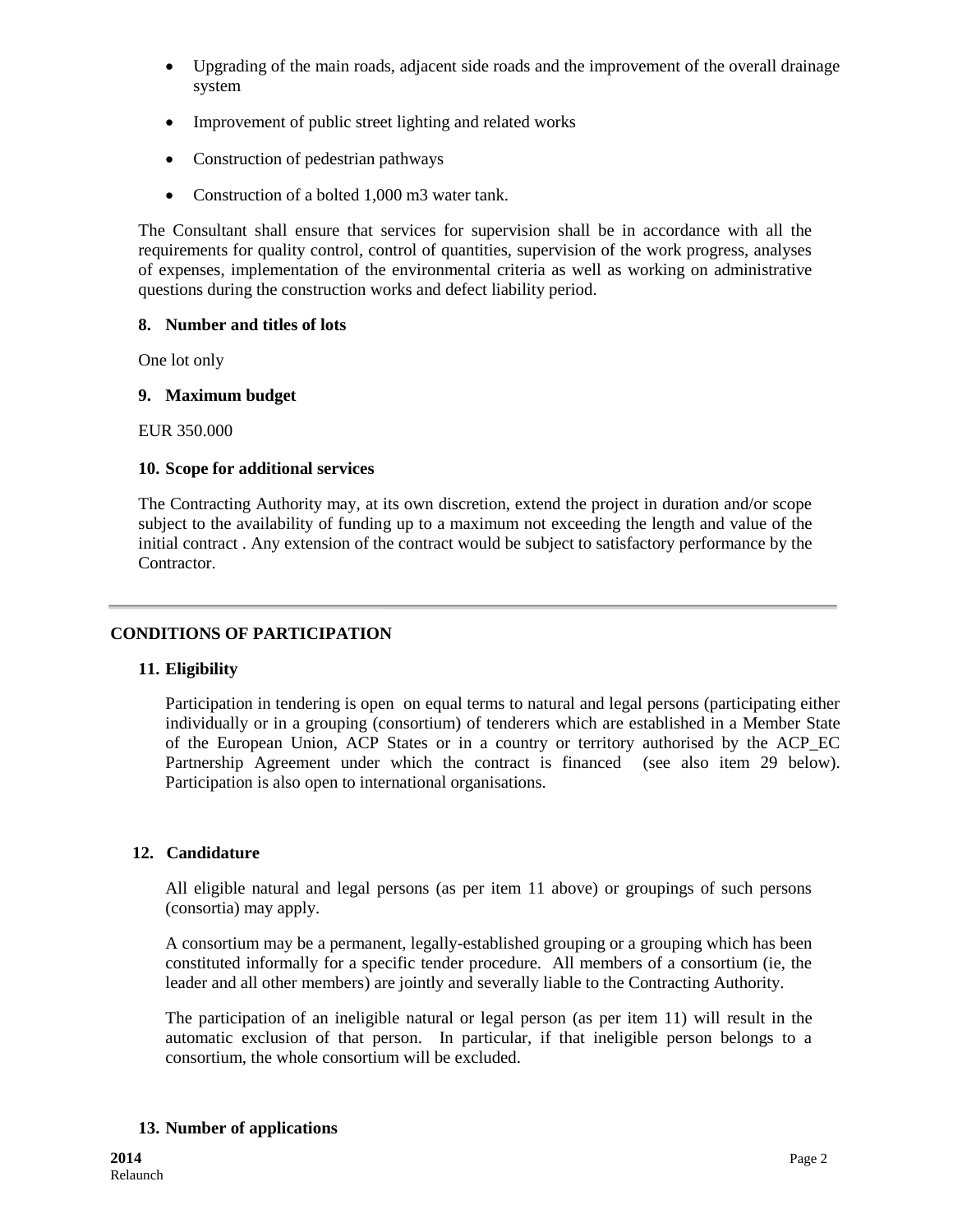No more than one application can be submitted by a natural or legal person whatever the form of participation (as an individual legal entity or as leader or member of a consortium submitting an application). In the event that a natural or legal person submits more than one application, all applications in which that person has participated will be excluded.

#### **14. Shortlist alliances prohibited**

Any tenders received from tenderers comprising firms other than those mentioned in the short-listed application forms will be excluded from this restricted tender procedure unless prior approval from the Contracting Authority has been obtained (see Practical Guide – PRAG- 2.4.3.). Short-listed candidates may not form alliances or subcontract to each other for the contract in question.

### **15. Grounds for exclusion**

As part of the application form, candidates must submit a signed declaration, included in the standard application form, to the effect that they are not in any of the exclusion situations listed in Section 2.3.3 of the PRAG

#### **16. Sub-contracting**

Subcontracting is allowed

#### **17. Number of candidates to be short-listed**

On the basis of the applications received, between 4 and 8 candidates will be invited to submit detailed tenders for this contract. If the number of eligible candidates meeting the selection criteria is less than the minimum of 4, the Contracting Authority may invite the candidates who satisfy the criteria to submit a tender.

# **PROVISIONAL TIMETABLE**

#### **18. Provisional date of invitation to tender**

April 2015

# **19. Provisional commencement date of the contract**

1 June 2015

# **20. Initial period of implementation of tasks**

The intended start date is 1 June 2015 and the period of implementation of tasks is 30 months (4 months for design review, works tendering and evaluation, 24 months supervision of construction works and 2 months maintenance)

# **SELECTION AND AWARD CRITERIA**

#### **21. Selection criteria**

Same criteria for legal and natural person

The following selection criteria will be applied to candidates. In the case of applications submitted by a consortium, these selection criteria will be applied to the consortium as a whole: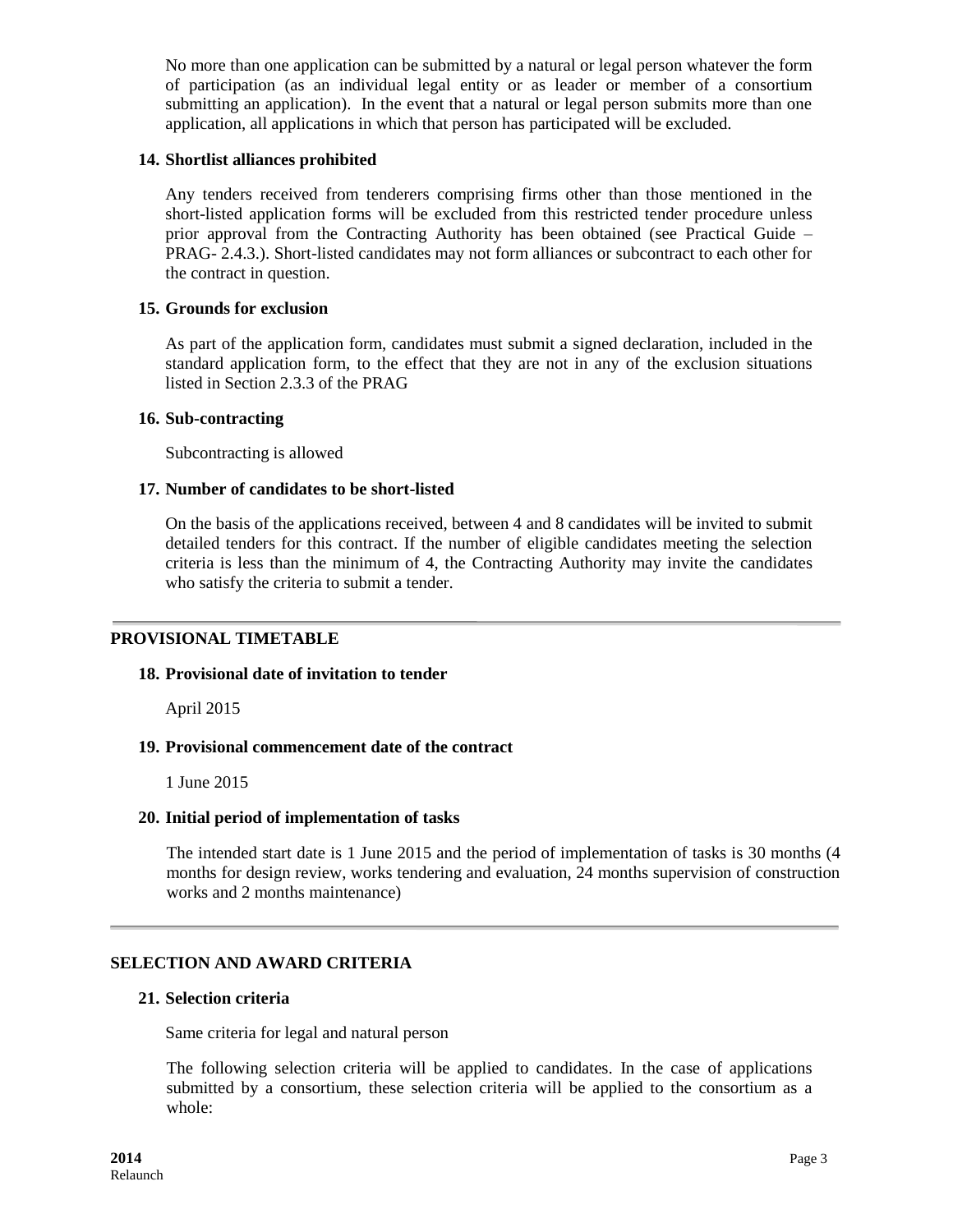- **1) Economic and financial capacity of candidate (**based on item 3 of the application form). In case of candidate being a public body, equivalent information should be provided.
	- I. The average annual turnover of the candidate must exceed the annualised maximum budget of the contract ( $E140.000$ ) (i.e., the maximum budget ( $E350.000$  euro) stated in the contract notice divided by the initial contract duration (30 months) in years, where this exceeds 1 year).
	- II. Current ratio (current assets/current liabilities) must be at least 1.0.
- **2) Professional capacity of candidate** (based on items 4 and 5 of the application form)
	- I. The candidate shall have at least 5 permanent employees, i.e. engineers and other technical staff currently working for the candidate in fields related to this contract (i.e., supervision of urban infrastructure works).
- **3) Technical capacity of candidate** (based on items 5 and 6 of the application form)
- I. The candidate has successfully executed at least two contracts in fields related to this contract, each with a budget greater than or equal to the value of this contract which were implemented in the last 3 years preceding the submission deadline.

Previous experiences which caused breach of contract and termination by a Contracting Authority shall not be used as references.

An economic operator may, where appropriate and for a particular contract, rely on the capacities of other entities, regardless of the legal nature of the links which it has with them. It must in that case prove to the Contracting Authority that it will have at its disposal the resources necessary for performance of the contract, for example by producing an undertaking on the part of those entities to place those resources at its disposal. Such entities, for instance the parent company of the economic operator, must respect the same rules of eligibility and notably that of nationality, as the economic operator.

If more than 8 eligible candidates meet the above selection criteria, the relative strengths and weaknesses of the applications of these candidates must be re-examined to identify the eight best candidates. The only factors which will be taken into consideration during this re-examination are:

- 1. The highest number of contracts as described in 21.3 A)
- 2. The highest value of the contracts as described in 21.3A)

# **22. Award criteria**

Best value for money.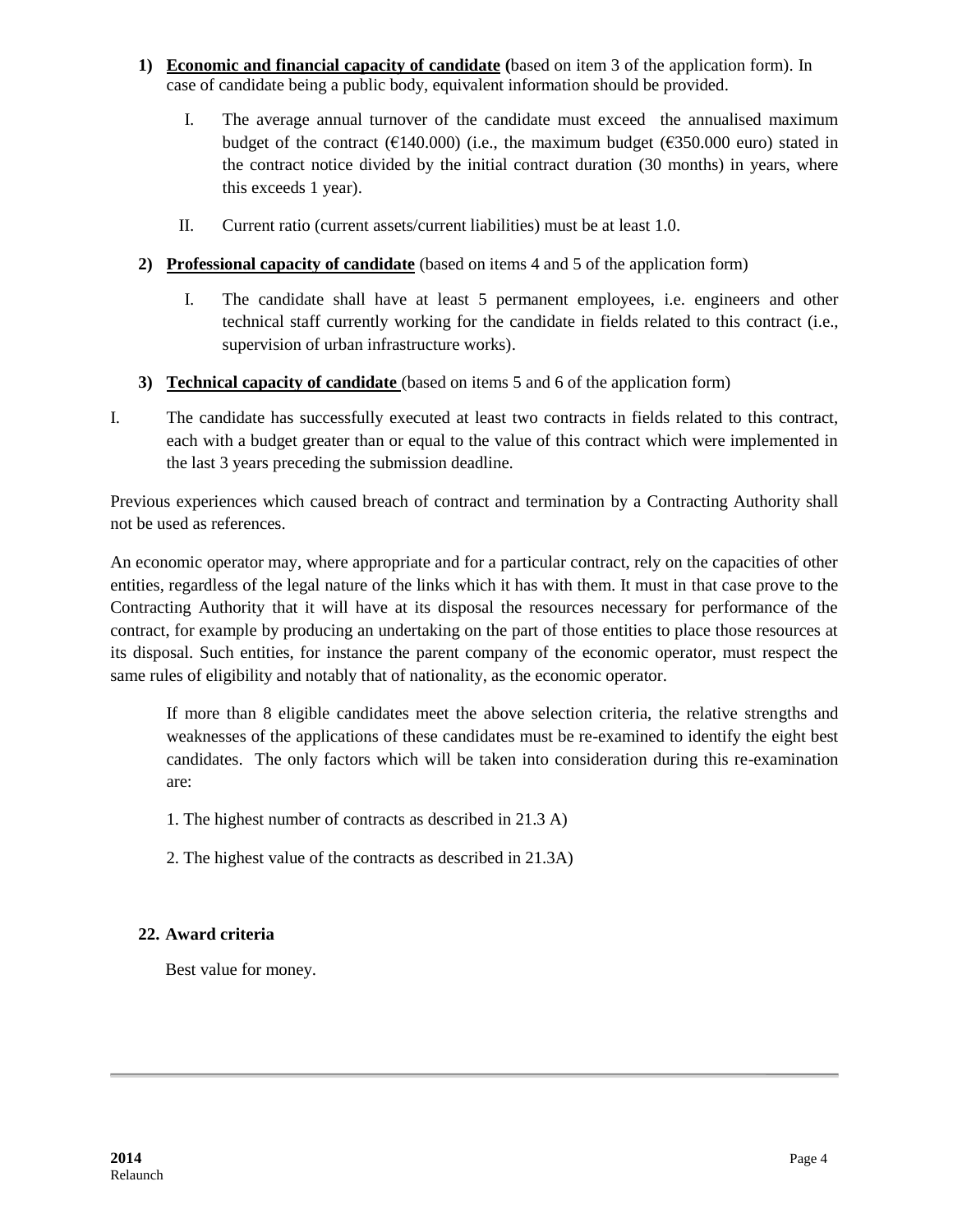# **APPLICATION**

### **23. Deadline for receipt of applications**

30/03/2015 (17:00 UTC)

Any application received by the Contracting Authority after this deadline will not be considered.

### **24. Application format and details to be provided**

Applications must be submitted using the standard application form, the format and instructions of which must be strictly observed. The application form is available from the following Internet address: <http://ec.europa.eu/europeaid/prag/annexes.do?group=B>

Any additional documentation (brochure, letter, etc) sent with an application will not be taken into consideration.

#### **25. How applications may be submitted**

Applications must be submitted in English exclusively to the Contracting Authority in a sealed envelope:

EITHER by recorded delivery (official postal service) to :

Ministry of General Affairs – Department of Interior and Kingdom Relations

Address: Obersi Building 2nd Floor, Sparrow Road 1-D, Harbor View, Philipsburg, St. Maarten

 OR hand delivered (including courier services) directly to the Contracting Authority in return for a signed and dated receipt to:

Ministry of General Affairs – Department of Interior and Kingdom Relations

Address: Obersi Building 2<sup>nd</sup> Floor, Sparrow Road 1-D, Harbor View, Philipsburg, St. Maarten

Working Hours: Monday – Friday 08:00 – 17:00 UTC

The Contract title and the Publication reference (see item 1 above) must be clearly marked on the envelope containing the application and must always be mentioned in all subsequent correspondence with the Contracting Authority.

Applications submitted by any other means will not be considered.

# **26. Alteration or withdrawal of applications**

Candidates may alter or withdraw their applications by written notification prior to the deadline for submission of applications. No application may be altered after this deadline.

Any such notification of alteration or withdrawal shall be prepared and submitted in accordance with Item 25. The outer envelope (and the relevant inner envelope if used) must be marked 'Alteration' or 'Withdrawal' as appropriate.

# **27. Operational language**

All written communications for this tender procedure and contract must be in: English.